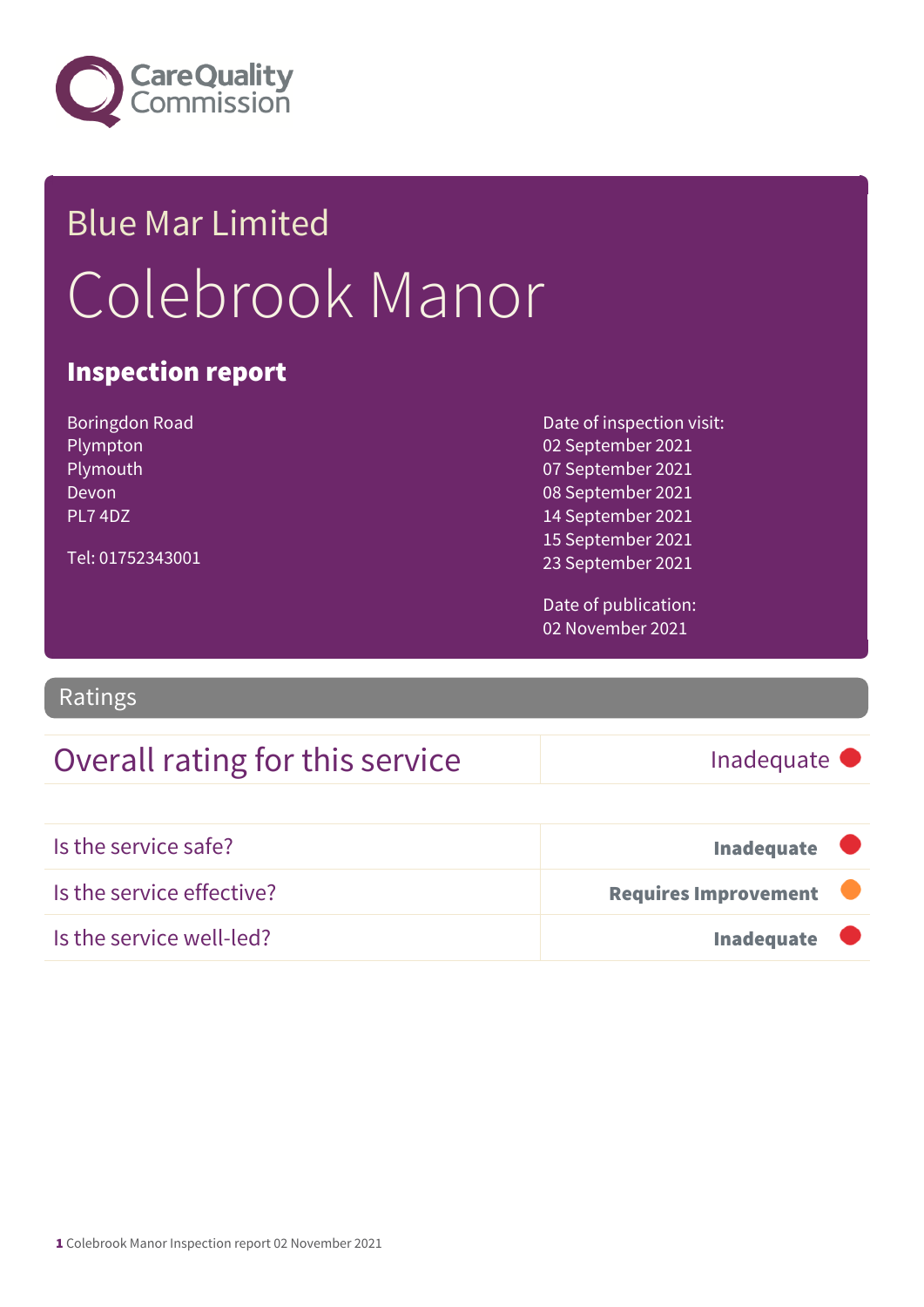## Summary of findings

#### Overall summary

#### About the service

Colebrook Manor is a residential care home providing personal and nursing care to 35 people aged 65 and over at the time of the inspection. The service can support up to 48 people.

People's experience of using this service and what we found

People living at Colebrook Manor did not receive a safe, effective and well led service. The registered provider had failed to ensure that monitoring and governance systems and processes were established and operating effectively to maintain people's safety and welfare.

The service did not have effective and consistent managerial and operational leadership. Staff were committed to providing good care, however, staff did not always receive adequate and effective support to ensure they could carry out their roles to the best of their abilities.

People told us they felt safe and staff were kind and caring. However, our observations and findings showed that people were at risk of receiving unsafe care.

People were not protected from the spread of infection. The provider had failed to ensure government guidelines for working safely in care homes during the COVID- 19 pandemic were implemented and adhered to.

Risks to people's health and welfare had not always been assessed and detailed guidance was not always available for staff to refer to. Monitoring records were not always fully completed.

Pressure relieving equipment in place such as, pressure relieving mattresses, were not always set correctly which put people at risk of skin damage.

Medicines were not managed or stored safely. People had not always received their medicines when required or received them correctly. Where people were prescribed medicines given 'as required', guidance for staff was not always in place. This increased the risk people's medicines may not be given safely or effectively.

The provider did not demonstrate there were always safe staffing levels, this meant people were not always receiving care and support when they needed it.

The provider had failed to ensure staff had the required competencies or knowledge to meet people's needs safely. Staff had not received training to meet the specialist needs of people they supported.

Effective processes were not in place to monitor staff performance, provide feedback or listen to staff concerns. Staff had not had regular supervision, appraisal or team meetings.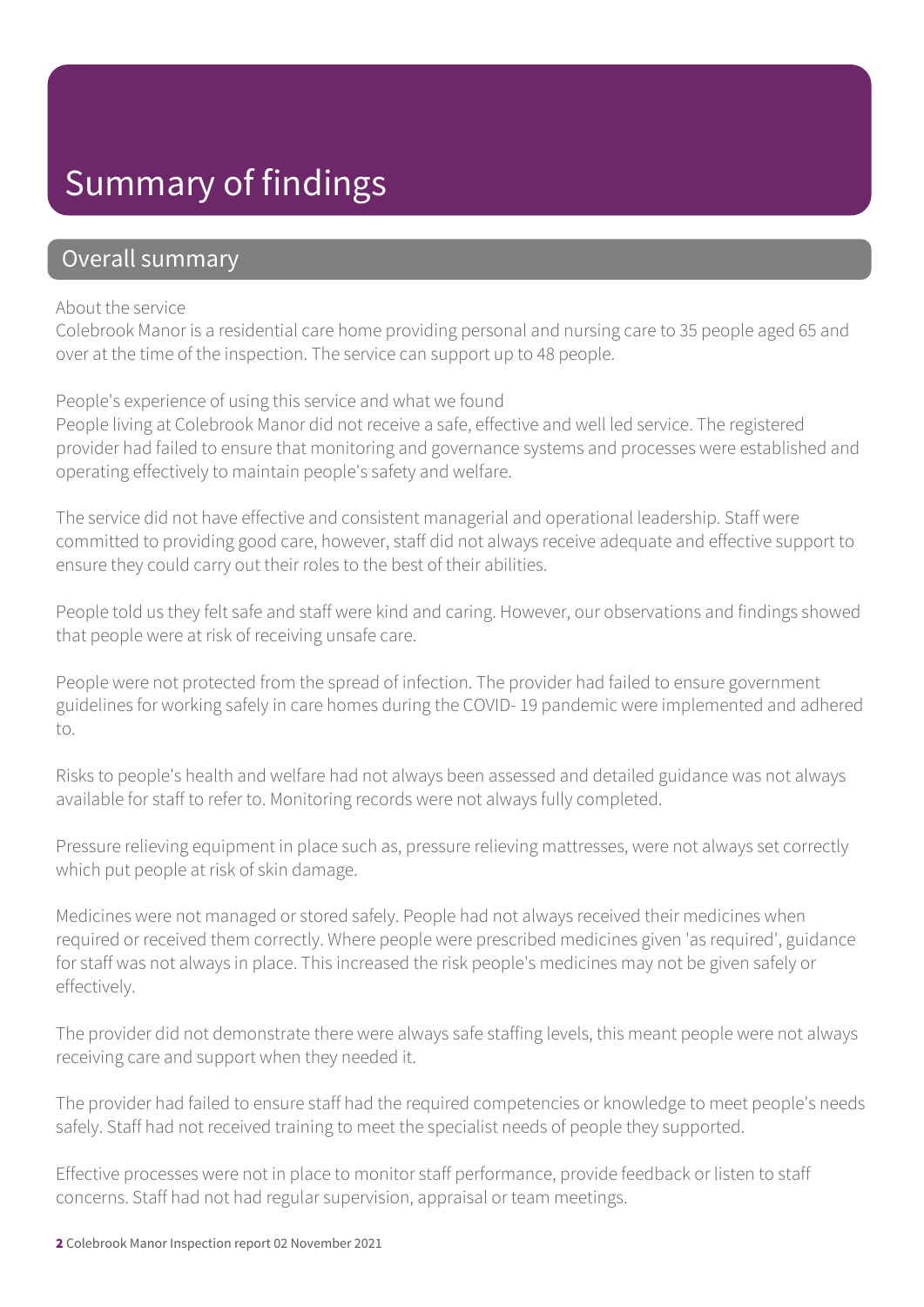People did not always have access to specialist diets in line with their support needs. Concerns were raised with us about the quality, variety and consistency of modified texture diets. The mealtime experience within the service was inconsistent.

Staff did not fully understand their roles and responsibilities under the Mental Capacity Act 2005. People were not supported to have maximum choice and control of their lives and staff did not support them in the least restrictive way possible and in their best interests; the policies and systems in the service did not support this practice.

People did not live in a service that was properly maintained. We saw some furniture was worn and stained, paint had chipped or worn off doors and skirting revealing bare wood and the carpeting in communal areas looked dirty and heavily stained. People told us their furniture, such as chairs, were broken and they were unable to use them.

People told us they felt safe and staff were kind and caring. At the time of the inspection it was not clear what systems and processes were in place to keep people safe from abuse. However, staff had received safeguarding training and knew what they would do if they thought someone was being abused. We made a recommendation to the provider about reviewing their processes in place to ensure they were robust.

Whilst recruitment checks were in place, full employment histories were not always recorded or corroborated. We made a recommendation about this.

Following the inspection, the provider took immediate action to make improvements, and developed an action plan based on our feedback and their own observations. Prior to the inspection the providers had taken action to strengthen the leadership at the service and had employed a strong management team to support the service.

For more details, please see the full report which is on the CQC website at www.cqc.org.uk

#### Why we inspected

The inspection was prompted due to concerns received about the provision of basic services; such as hot water, the quality of care, staffing, infection prevention and control, medicines management and governance and leadership at the service. As a result, we undertook a focused inspection to review the key questions of safe, effective and well led only.

We looked at infection prevention and control measures under the Safe key question. We look at this in all care home inspections even if no concerns or risks have been identified. This is to provide assurance that the service can respond to COVID-19 and other infection outbreaks effectively.

We have found evidence that the provider needs to make improvements. Please see the safe, effective and well led sections of this full report.

The ratings from the previous comprehensive inspection for those key questions not looked at on this occasion were used in calculating the overall rating at this inspection. The overall rating for the service has changed from good to inadequate. This is based on the findings at this inspection.

#### Enforcement

We are mindful of the impact of the COVID-19 pandemic on our regulatory function. This meant we took account of the exceptional circumstances arising as a result of the COVID-19 pandemic when considering what enforcement action was necessary and proportionate to keep people safe as a result of this inspection.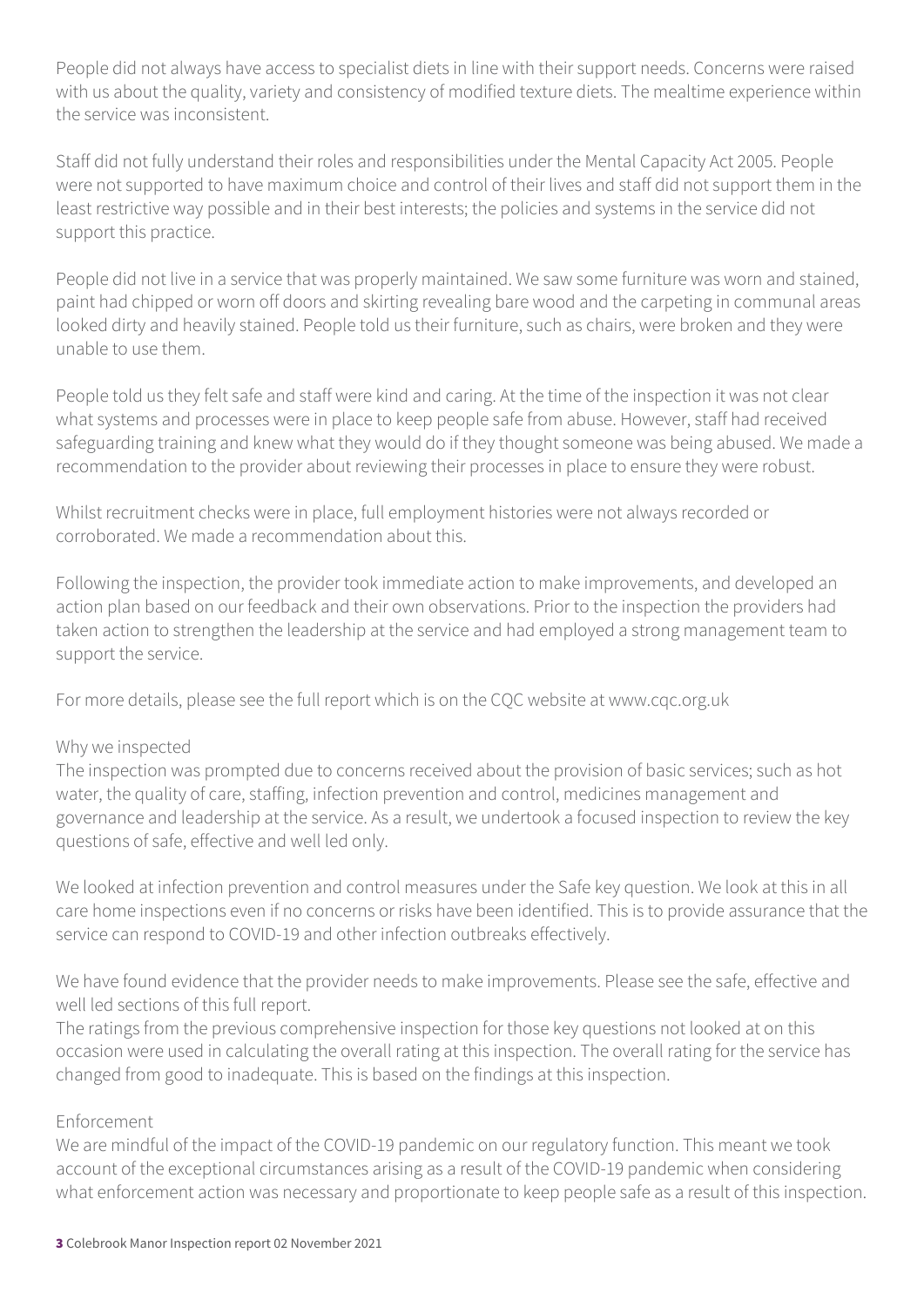We will continue to discharge our regulatory enforcement functions required to keep people safe and to hold providers to account where it is necessary for us to do so.

We have identified breaches in relation to safe care and treatment, staffing and staff training, personcentred care, consent to care, the environment people live in and governance systems and processes at this inspection.

Full information about CQC's regulatory response to the more serious concerns found during inspections is added to reports after any representations and appeals have been concluded.

#### Follow up

We will meet with the provider following this report being published to discuss how they will make changes to ensure they improve their rating to at least good. We will work with the local authority to monitor progress. We will return to visit as per our re-inspection programme. If we receive any concerning information we may inspect sooner.

The overall rating for this service is 'Inadequate' and the service is therefore in 'special measures'. This means we will keep the service under review and, if we do not propose to cancel the provider's registration, we will re-inspect within 6 months to check for significant improvements.

If the provider has not made enough improvement within this time frame, and there is still a rating of inadequate for any key question or overall rating, we will take action in line with our enforcement procedures. This will mean we will begin the process of preventing the provider from operating this service. This will usually lead to cancellation of their registration or to varying the conditions of their registration.

For adult social care services, the maximum time for being in special measures will usually be no more than 12 months. If the service has demonstrated improvements when we inspect it, and it is no longer rated as inadequate for any of the five key questions, it will no longer be in special measures.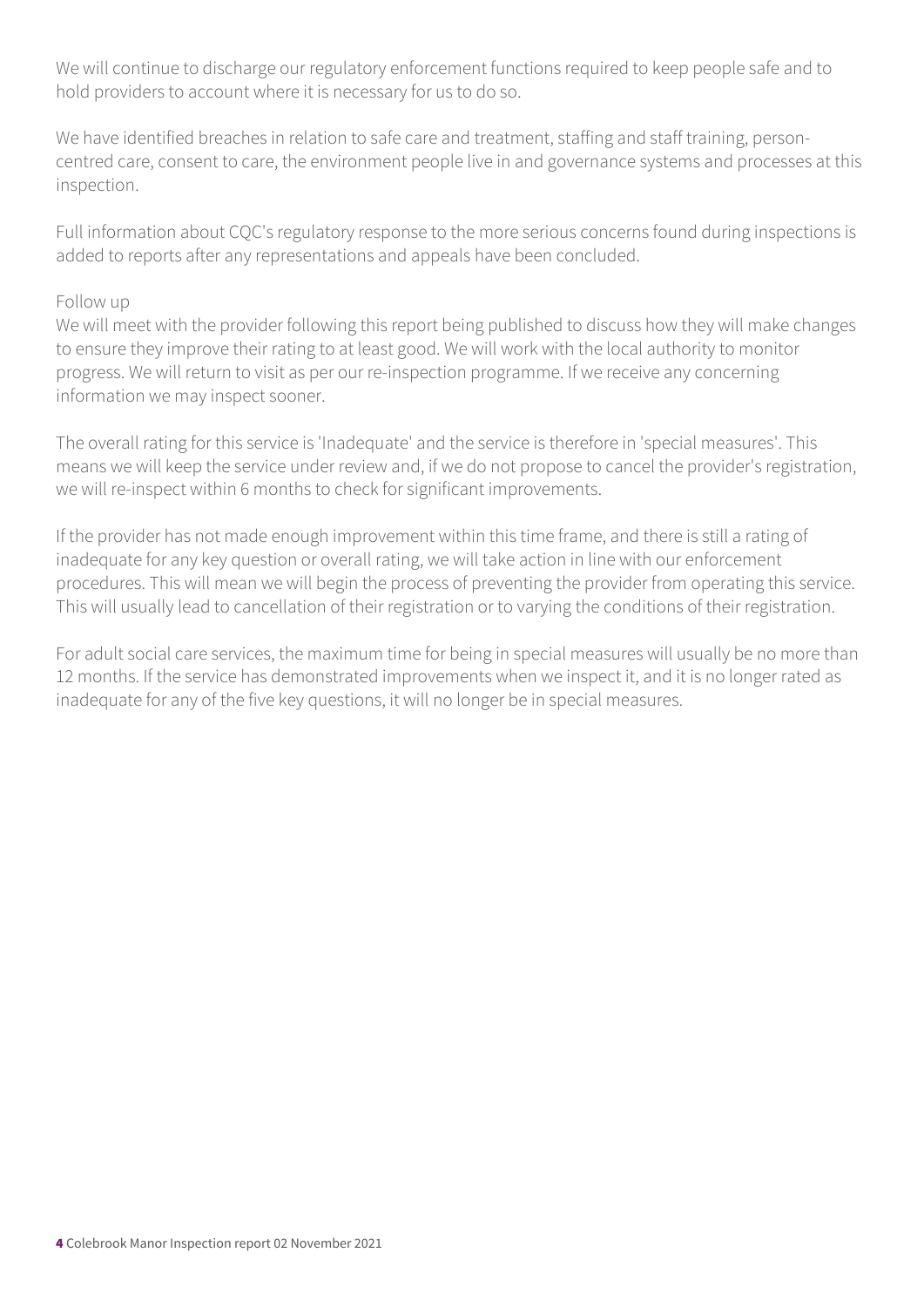## The five questions we ask about services and what we found

We always ask the following five questions of services.

| Is the service safe?                         | <b>Inadequate</b>           |
|----------------------------------------------|-----------------------------|
| The service was not safe.                    |                             |
| Details are in our safe findings below.      |                             |
| Is the service effective?                    | <b>Requires Improvement</b> |
| The service was not always effective.        |                             |
| Details are in our effective findings below. |                             |
| Is the service well-led?                     | <b>Inadequate</b>           |
| The service was not well-led.                |                             |
| Details are in our well led findings below   |                             |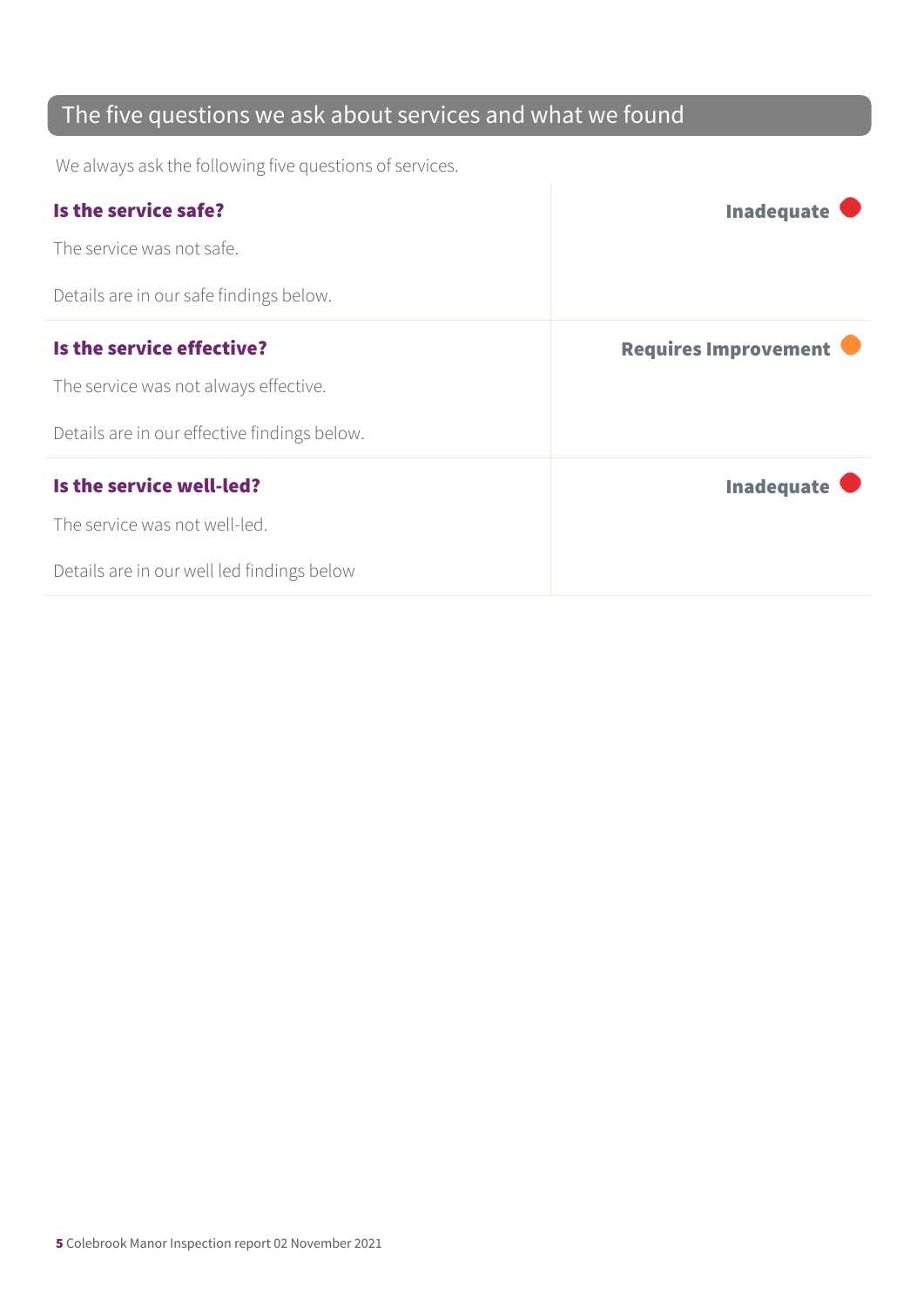

# Colebrook Manor

#### Detailed findings

## Background to this inspection

#### The inspection

We carried out this inspection under Section 60 of the Health and Social Care Act 2008 (the Act) as part of our regulatory functions. We checked whether the provider was meeting the legal requirements and regulations associated with the Act. We looked at the overall quality of the service and provided a rating for the service under the Care Act 2014.

As part of this inspection we looked at the infection control and prevention measures in place. This was conducted so we can understand the preparedness of the service in preventing or managing an infection outbreak, and to identify good practice we can share with other services.

#### Inspection team

This inspection was conducted by four inspectors, a medicines inspector, an assistant inspector and an Expert by Experience. An Expert by Experience is a person who has personal experience of using or caring for someone who uses this type of care service.

#### Service and service type

Colebrook Manor is a 'care home'. People in care homes receive accommodation and nursing or personal care as a single package under one contractual agreement. CQC regulates both the premises and the care provided, and both were looked at during this inspection.

The service did not have a manager registered with the Care Quality Commission. This meant the provider was legally responsible for how the service was run and for the quality and safety of the care provided.

#### Notice of inspection

This inspection was unannounced.

#### What we did before the inspection

We reviewed information we had received about the service since the last inspection this included information we had received from whistle-blowers and the local authority safeguarding team in relation to concerns raised. We sought feedback from the local authority and professionals who work with the service.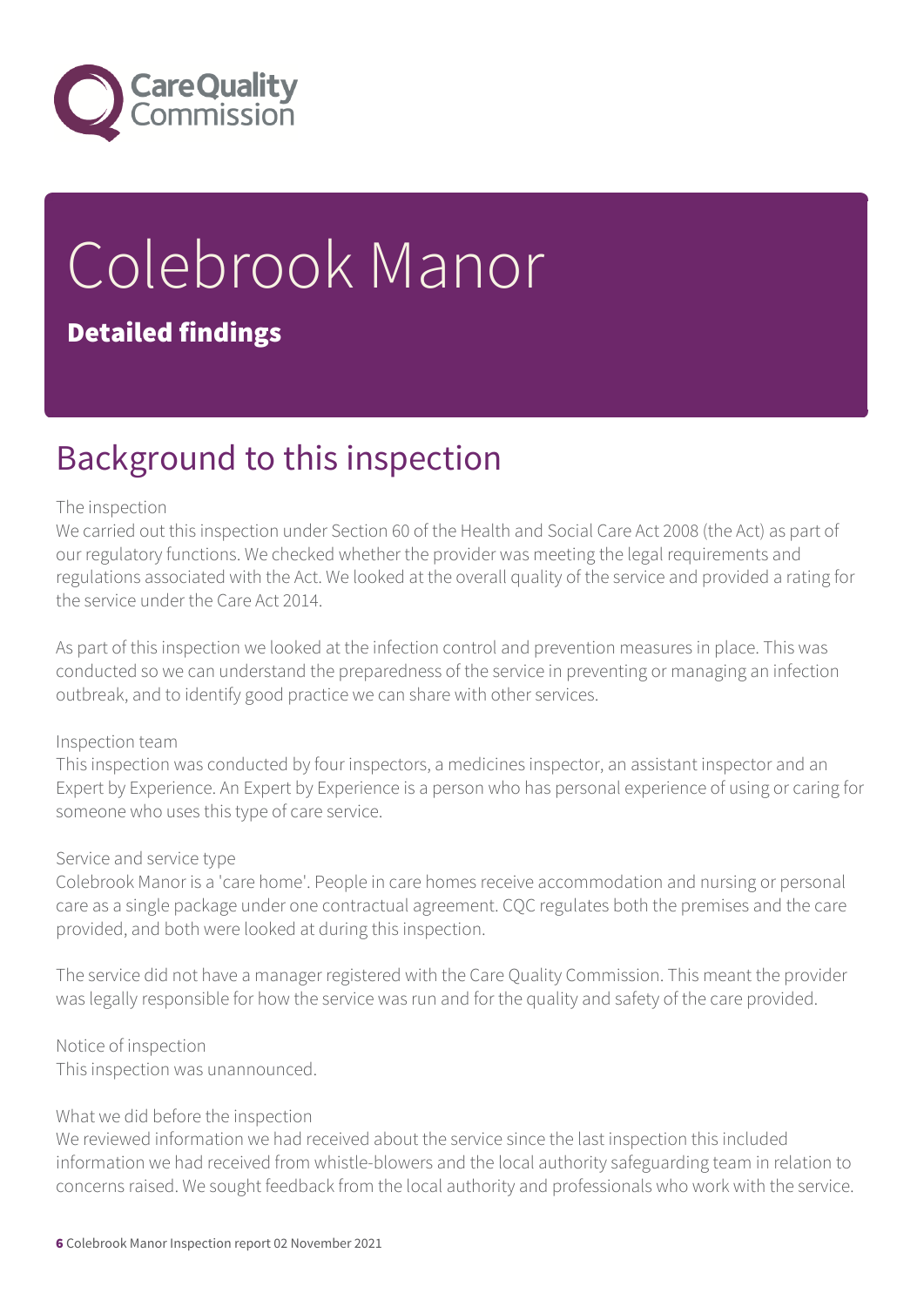The provider was not asked to complete a provider information return prior to this inspection. This is information we require providers to send us to give some key information about the service, what the service does well and improvements they plan to make. We took this into account when we inspected the service and made the judgements in this report.

#### During the inspection

We spoke with seven people who used the service and five relatives about their experience of the care provided. We spoke with 24 members of staff including the provider, operations director, interim manager, administrators, registered nurses, care workers, the chef, domestic staff and maintenance staff. We used the principles of the Short Observational Framework for Inspection (SOFI). SOFI is a way of observing care to help us understand the experience of people who could not talk with us.

We reviewed a range of records. This included 14 people's care records and 10 medication records. We looked at three staff files in relation to recruitment and staff supervision. A variety of records relating to the management of the service, including policies and procedures were reviewed.

#### After the inspection

We continued to seek clarification from the provider to validate evidence found. We looked at training data and quality assurance records. We spoke with the multi-professional team supporting the service.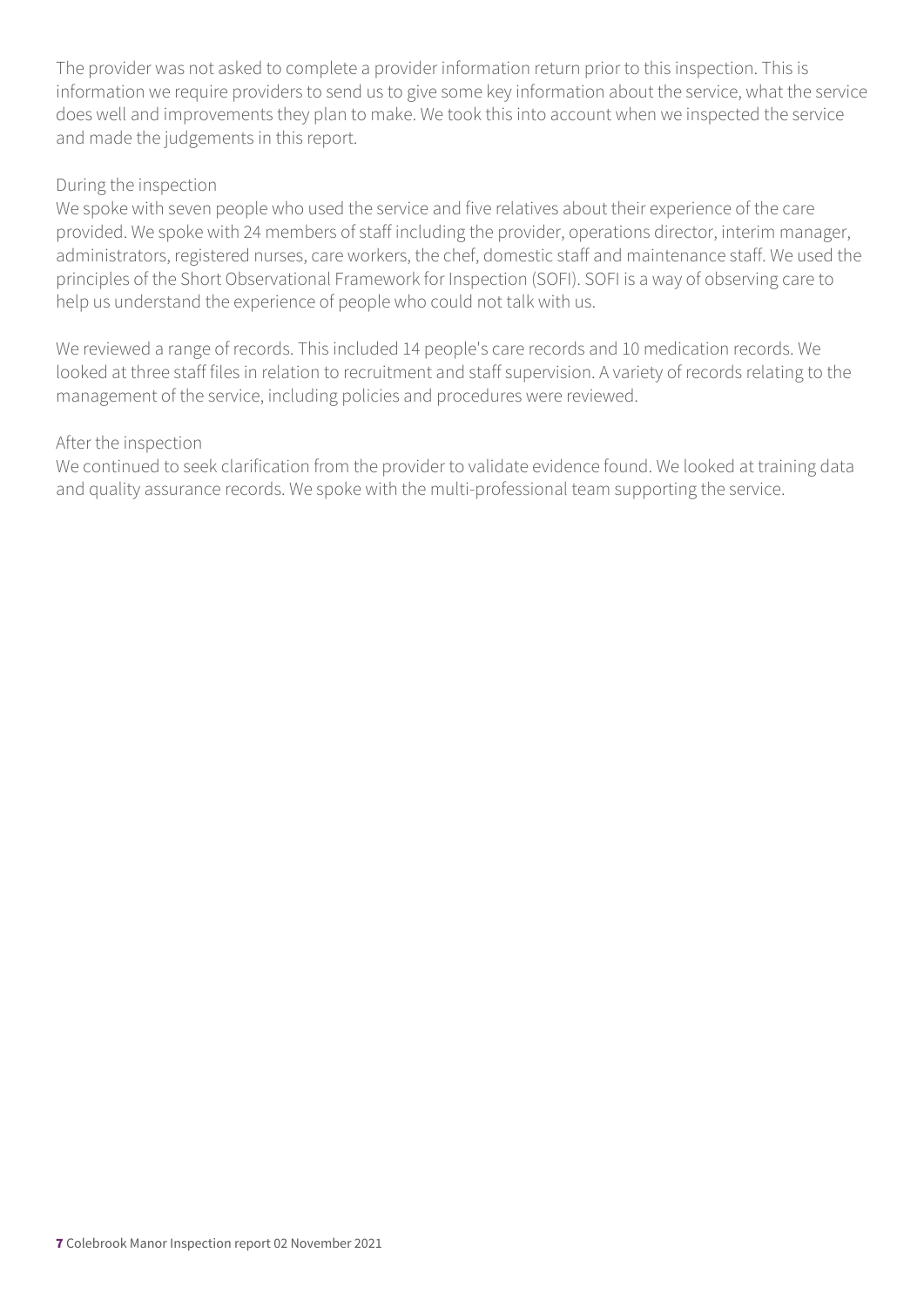## Is the service safe?

## Our findings

Safe – this means we looked for evidence that people were protected from abuse and avoidable harm.

At the last inspection this key question was rated as good. At this inspection this key question has now deteriorated to Inadequate. This meant people were not safe and were at risk of avoidable harm.

Prior to the inspection we had been told about concerns related to the provision of hot water. In addition, we had been told there were not enough staff to meet people's needs, the quality of care was a concern, and medicines and infection prevention and control were unsafe. We looked at this as part of our inspection and found improvements were required.

Assessing risk, safety monitoring and management; Preventing and controlling infection

- Prior to the inspection we received concerns that all areas of the service did not have hot water. We looked at this as part of the inspection and found the service had issues with their hot water system since the beginning of August 2021. We asked the provider about this and they gave us assurance this was being addressed. However, during the first day of the inspection, we found staff were carrying hot water around the building in bowls and kettles. This was unsafe and placed staff and residents at risk from burns and scalds. We brought this to the attention of the interim manager who took immediate action.
- Risks to people's health and welfare had not always been assessed and detailed guidance was not always available for staff to refer to. This put people at risk as staff did not have all the information needed to keep people safe.
- People with diabetes were not always being supported safely. For example, one person self-administered their own insulin. There was no risk assessment to show this was safe and staff had no record of how much insulin was being administered or who was responsible for monitoring blood sugars. Their care records did not contain guidance for staff about how to identify if they were becoming unwell because their blood sugar levels were too high or too low or what action staff should take to keep the person safe. There was no information about regular diabetic checks, such as specialist foot and eye care services.
- One person was receiving oxygen therapy delivered through a specialist machine. No care plan or risk assessment was in place to show how this was safely managed. Senior staff were unable to tell us how to use the machine and told us they had not received any training.
- People's skin care was not always being managed safely and/or in line with their care plans. For example, one person had a pressure sore on their hip. Their skin care plan advised staff they required 'turning regularly' as they were unable to move themselves. There was no guidance about how often they should be repositioned. Monitoring records for this person showed they were not being supported to change their position for long periods of time, particularly at night. The provider could not be assured that this person was being kept safe.
- People who had been assessed as at risk of choking were not always being supported safely and/or in line with their care plans. For example, one person who had been assessed as needing staff to help them eat, was left alone with their food. This put the person at risk of choking.
- Pressure relieving equipment was in place such as, pressure mattresses and cushions. However, we found pressure mattresses were not always set at the correct pressure for the person's weight, which meant they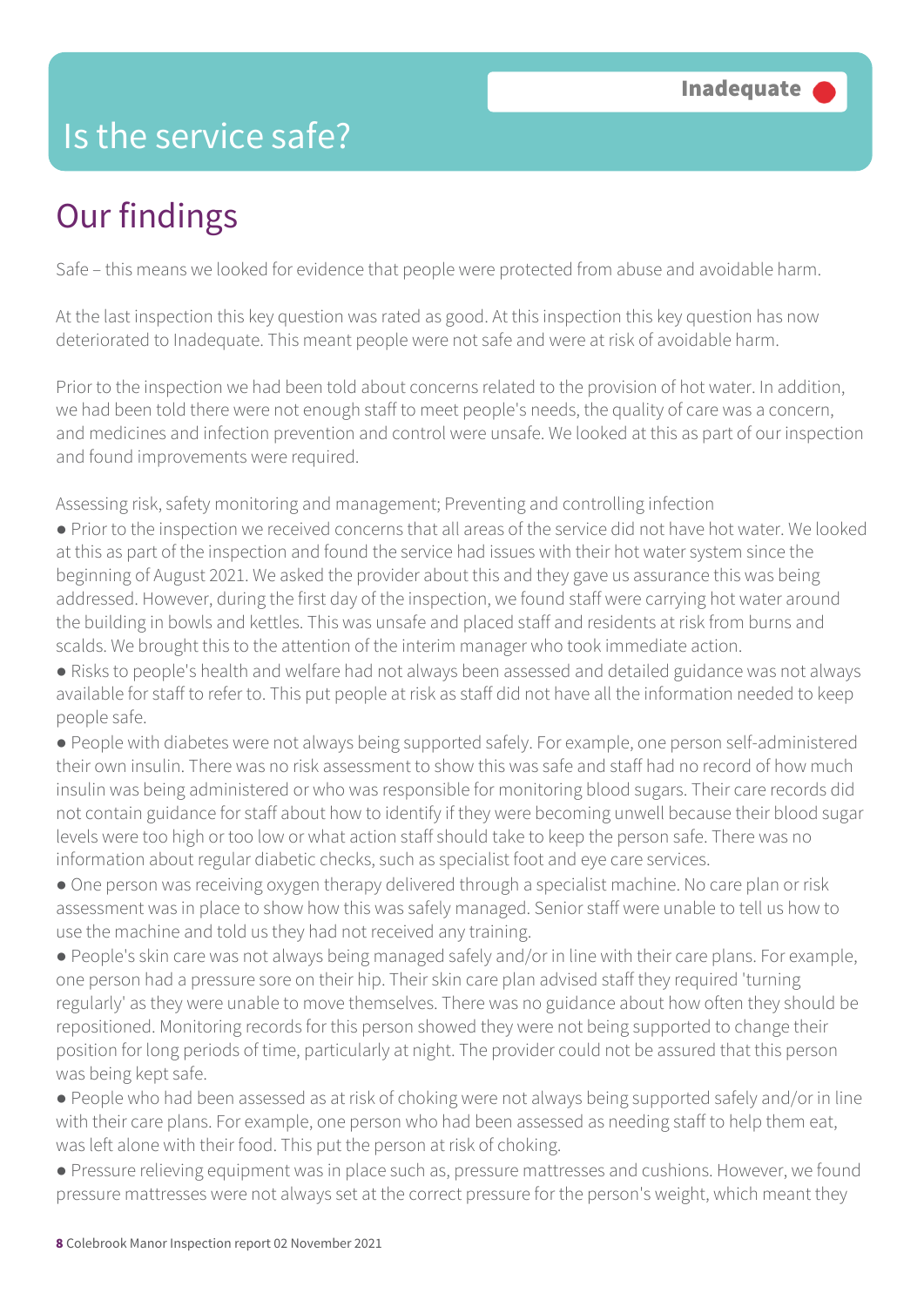could be at risk of unnecessary skin damage. There was no guidance in care plans or risk assessments to instruct staff on what pressure the mattress should be set at. Daily mattress checks had not been completed since April 2021.

● The provider had not always taken the necessary steps to prevent and control infection. Staff were observed either not wearing a mask, wearing their mask below their chins, or wore loose fitting masks which slipped below their noses. Whilst the interim manager addressed this issue during a staff meeting held during our inspection, we continued to see staff wearing their masks incorrectly throughout the inspection.

● We were not assured that the provider was promoting safety through the layout and hygiene practices of the premises. Staff told us they were not always supplied with appropriate cleaning products and would also regularly run out of cleaning products. For example, staff told us they were using bathroom cleaner to wipe tables and waterproof mattresses, when it should be an anti-bacterial spray.

● We were not assured that the provider was making sure infection outbreaks could be effectively prevented or managed. We found some used personal protective equipment (PPE) not disposed of correctly.

● We were not assured that the provider was preventing visitors from catching and spreading infections. Not all professionals visiting the service had their temperature taken as stated in the service policy.

We found no evidence that people had been harmed however, systems were either not in place or robust enough to demonstrate safety was effectively managed. A failure to ensure care and treatment is provided in a safe way is a breach of Regulation 12 of The Health and Social Care Act 2008 (Regulated Activities) Regulations 2014

● Whilst risk assessments and care plans were not always in place for people living in the residential unit, care plans in the nursing unit were in place and were sufficiently detailed.

- We were assured that the provider was meeting shielding and social distancing rules.
- We were assured the provider was facilitating visits for people living in the home in accordance with the current guidance.

● We were assured that the provider was admitting people safely to the service. The providers admissions policy was in line with current national guidance. This meant staff had clear guidance on how to admit people safely during the pandemic.

● We were assured that the provider was accessing testing for people using the service and staff.

#### Using medicines safely

● Improvements were needed to the way people's medicines were managed.

● Records showed that people did not always receive their medicines correctly in the way prescribed for them. For example, one person was prescribed a medicine in a reducing dose. Records showed that the doctor's instructions had not been followed. Another person was prescribed a course of medicines for seven days. However, records showed this had been signed as administered for nine days. Two people had one or more gaps in their medicines records where doses had not been signed for, or a reason recorded if the dose had not been given. This meant the provider could not be assured that people were receiving their medicines as prescribed for them.

● When medicines doses were changed, this was not always recorded in a clear and safe way on peoples' medicines charts. This meant there was an increased risk that these medicines would not be administered safely.

● When medicines patches were applied, the site of application was not always recorded by staff. When sites were recorded, they were not always rotated in line with the manufacturer's recommendations.

● Records showed that medicines prescribed to be applied to people's skin were not given as prescribed. For example, one person was prescribed an anti-inflammatory gel three to four times a day for pain relief. Their Topical Medicines Application Record (TMAR) showed that they had not received this medicine as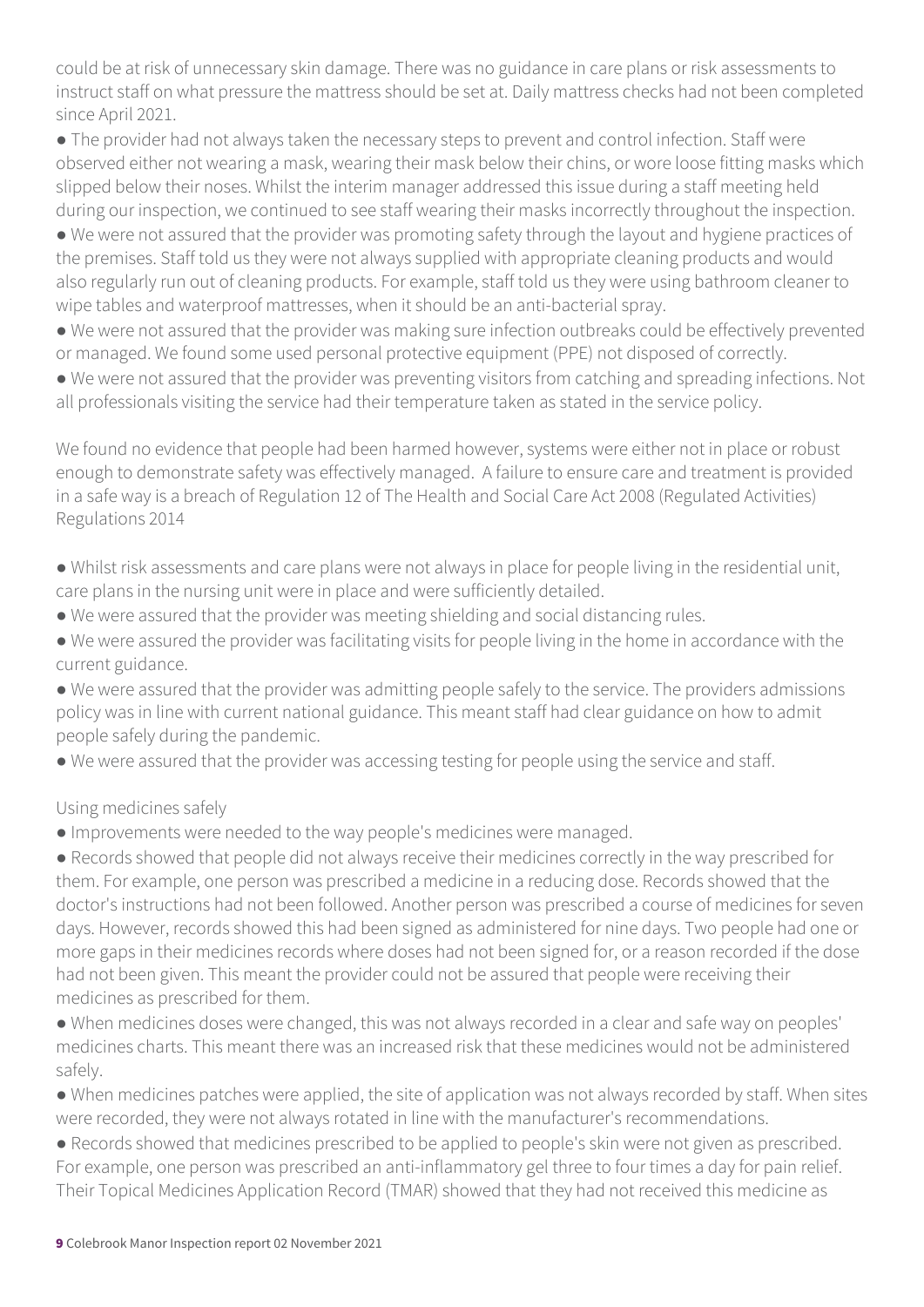prescribed for them.

● Individual protocols designed to support people receiving 'when required', medicines were not always in place. One person was prescribed a sedative medicine. However, their medicine records did not effectively record doses and frequency's. This put the person at risk of under and over prescribing.

● People's records contained a medicines section in care plans, but the details recorded in these were not always up to date. For example, one person was recorded as self-administering their medicines, but staff were administering them. Another person was recorded as having all their medicines in liquid form to be administered by a feeding tube, but this was not the case as some were supplied in tablet form. There was no recorded advice from the GP or pharmacist confirming that doses were safe to crush or suitable to be given in this way.

● Prescribed thickening agents were not always stored safely which put people at risk. For example, thickening agents were left in an unlocked cupboard within a communal area of the home where people walked with purpose. We also observed that staff used other peoples prescribed thickeners for people. We raised this with the interim manager who assured us this would be addressed. When we returned eight days later, action had not been taken.

● Temperature recording systems for medicines were inconsistent. The room temperature on the nursing unit was recorded as higher than that recommended by manufacturers on several occasions, meaning that we could not be assured that these medicines were safe and effective. Refrigerator temperature ranges were recorded which provided assurance that these were stored appropriately. There were suitable storage arrangements for medicines requiring extra security. We were told that weekly checks took place, and these were signed as having been done on the nursing unit but not recorded on the residential floor.

● Staff received some training in safe medicines handling. However, senior care staff told us that they felt they had not had enough training or time to become confident in safely administering medicines. Nurses were unsure where responsibilities lay with regard to medicines being administered by senior care staff in the residential unit.

A failure to ensure medicines are managed in a safe way is a breach of Regulation 12 of The Health and Social Care Act 2008 (Regulated Activities) Regulations 2014

#### Staffing and recruitment

● People were not always supported by enough, suitably skilled staff. People and relatives told us staffing levels were not sufficient or consistent. A relative told us, "They are very short of staff, they are struggling. They have to use agency staff and there is no continuity of care." Another relative said, "Staff do their best, but they are always short staffed. They always take a long time to come to her when she presses the buzzer." ● Staff told us staffing levels were not sufficient to meet people's needs. During the inspection we saw staff were generally rushed and focused on the task at hand rather than supporting people in a person-centred way. For example, one person assessed as requiring assistance with eating and drinking, was left

unsupported for 18 minutes.

● Staff told us five staff were available to support 11 people during mealtimes in the nursing unit. One staff member told us, "It's a lovely home we just need more staff. You have 25 clients upstairs and five staff, you haven't got time to finish supporting one person before the other and you have the buzzers going on. You're rushing them, it's dangerous and it's not fair at all." Another staff member told us, "We keep saying we need more staff and we're told to get on with it."

• The provider used a dependency tool to assess how many staff were needed to care for people. The interim manager told us the required staffing levels were five care staff and a registered nurse on duty for the day shift in the nursing unit and three care staff and a senior carer in the residential unit. On review of the rotas given to us during the inspection, we found ten shifts between 16 August 2021 to 12th September 2021 did not have the minimum amount of staff required by the provider, allocated to work on that shift.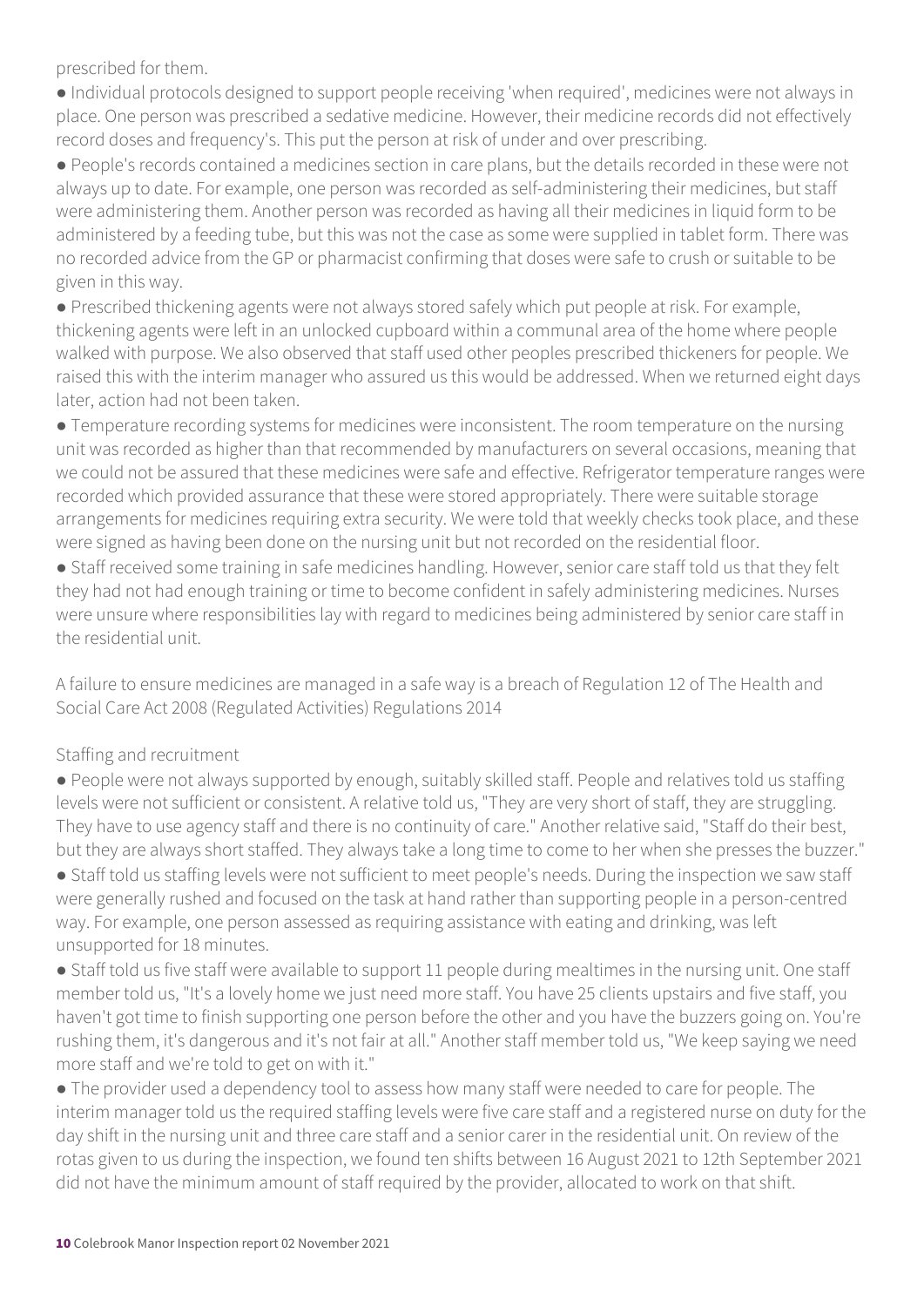Sufficient numbers of staff were not always provided to provide safe and consistent care to people. This was a breach of regulation 18 (Staffing) of the Health and Social Care Act 2008 (Regulated Activities) Regulations 2014.

● Systems were in place to promote safe recruitment practices. Recruitment checks such as police checks and reference checks on staff members previous employment, had been completed. However, full employment histories, with any gaps in employment explored and accounted for, had not always been obtained in line with requirements and the providers policy.

We recommended the service works to best practice and own recruitment procedure to ensure staff are suitably and safely recruited.

Systems and processes to safeguard people from the risk of abuse

● People told us they felt safe and staff were kind and caring. It was clear that staff cared deeply for the people they supported and wanted to do the very best for them. Comments from people included, "I feel very safe here", "Staff are very good and yes, I feel safe here" and "Feel safe in here and with staff as I can call them anytime."

● During the inspection we discussed with the interim manager the arrangements in place to capture record and analyse safeguarding concerns. At the time of the inspection the interim manager had only been in the service for two day and was unaware of the policies and procedures in place. However, we found staff had received safeguarding training and knew what they would do if they thought someone was being abused to keep people safe. One staff member told us, "I would go to the nurse in charge and then the manager and safeguarding. I haven't witnessed anything like that."

We recommended the provider reviews their safeguarding systems and processes to ensure they are operated effectively to investigate and act on, any allegation or evidence of abuse.

Learning lessons when things go wrong

● Although accidents and incidents were recorded, other than if the accident or incident was a fall, there was no system in place to analyse accidents and incidents so that lessons could be learned, and improvements made to people's care and support.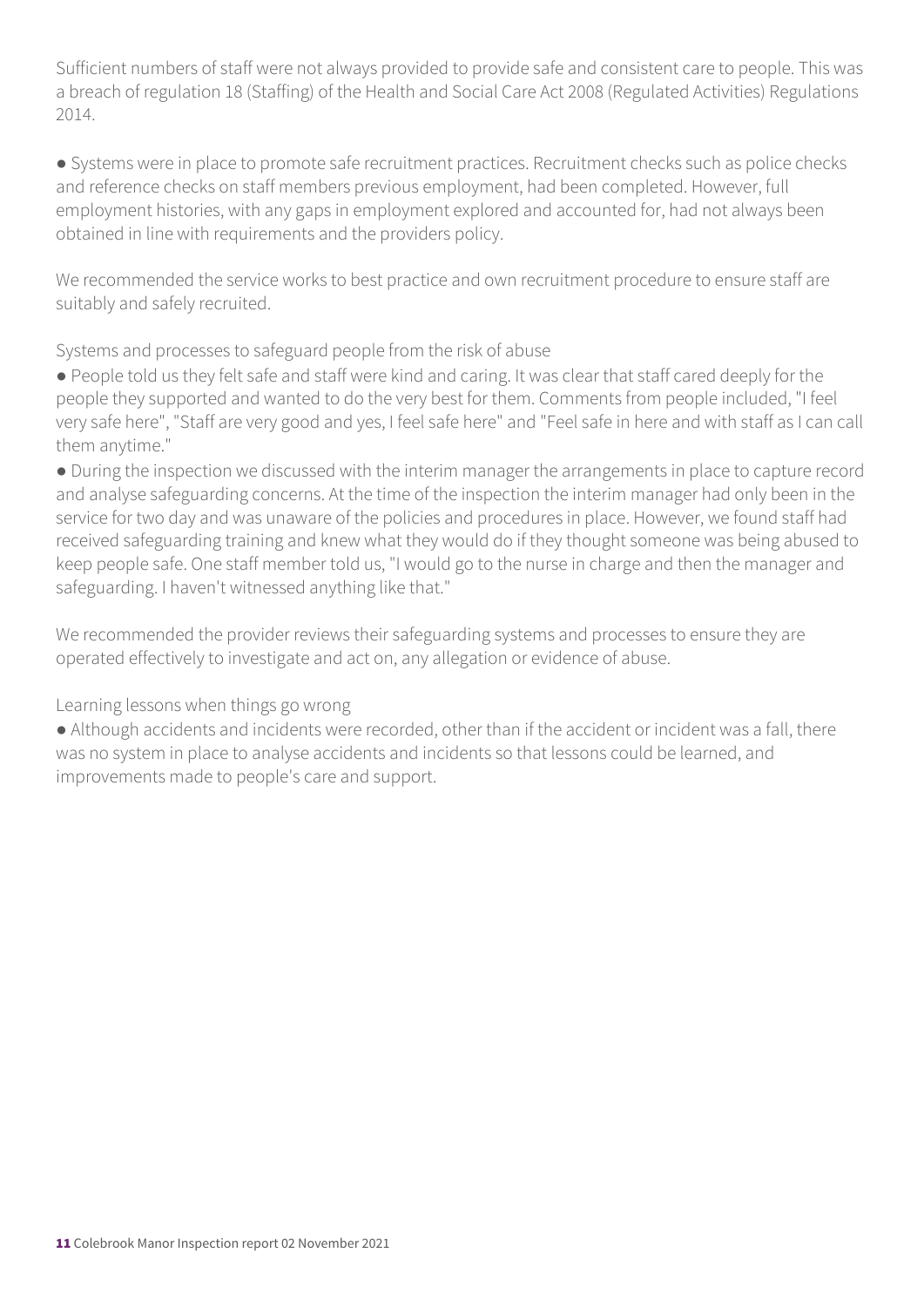## Is the service effective?

## Our findings

Effective – this means we looked for evidence that people's care, treatment and support achieved good outcomes and promoted a good quality of life, based on best available evidence.

At the last inspection this key question was rated as good. At this inspection this key question has now deteriorated to requires improvement. This meant the effectiveness of people's care, treatment and support did not always achieve good outcomes or was inconsistent.

Assessing people's needs and choices; delivering care in line with standards, guidance and the law

- The provider had failed to ensure staff followed current legislation, standards and best practice guidance to achieve effective outcomes. For example, the provider had not ensured staff were adhering to COVID-19 requirements to wear PPE correctly.
- People's needs were assessed prior to admission to the service and care plans were developed based on the information obtained during the assessment process. However, we found care plans were not consistent in detail throughout the service and did not always reflect best practice. For example, there were detailed care plans for people living with diabetes in the nursing unit but not in the residential unit.
- People's needs were not always regularly reviewed. For example, one person's monthly care plan reviews had not taken place between February 2021 and July 2021.

Supporting people to eat and drink enough to maintain a balanced diet

- Specialist diets were not always being provided. For example, people who were diabetic were not offered a diabetic diet and vegetarian options were not always available. One staff member told us, "There's no vegetarian option and we have a vegetarian resident." They went on to tell us that the person was living with dementia and for a while they were given meat which was not their choice.
- Some people were receiving a modified textured diet. Concerns were raised with us about the quality and variety of these meals. We brought this to the attention of the cook and the interim manager and action was taken during the inspection to make these meals more attractive and varied.
- Staff told us that food quality and portion sizes were typically small and they were concerned people were not having enough to eat. One staff member told us, "Everything's on a budget, the food has gone downhill, it used to be great."
- The dining experience of people in the upstairs nursing unit of the service was a stark contrast from those people living on the residential unit. For example, we observed the lunch time experience on the nursing unit and found the tables had not been laid with tablecloths, cutlery or condiments. The tables were stained from previous mealtimes.
- One person required the use of a protective cover to keep their clothes clean, this was placed over the persons head with no consent or interaction.

The provider failed to ensure people's care was delivered in a person-centred way. This was a breach of regulation 9 (Person-Centred Care) of the Health and Social Care Act 2008 (Regulated Activities) Regulations 2014.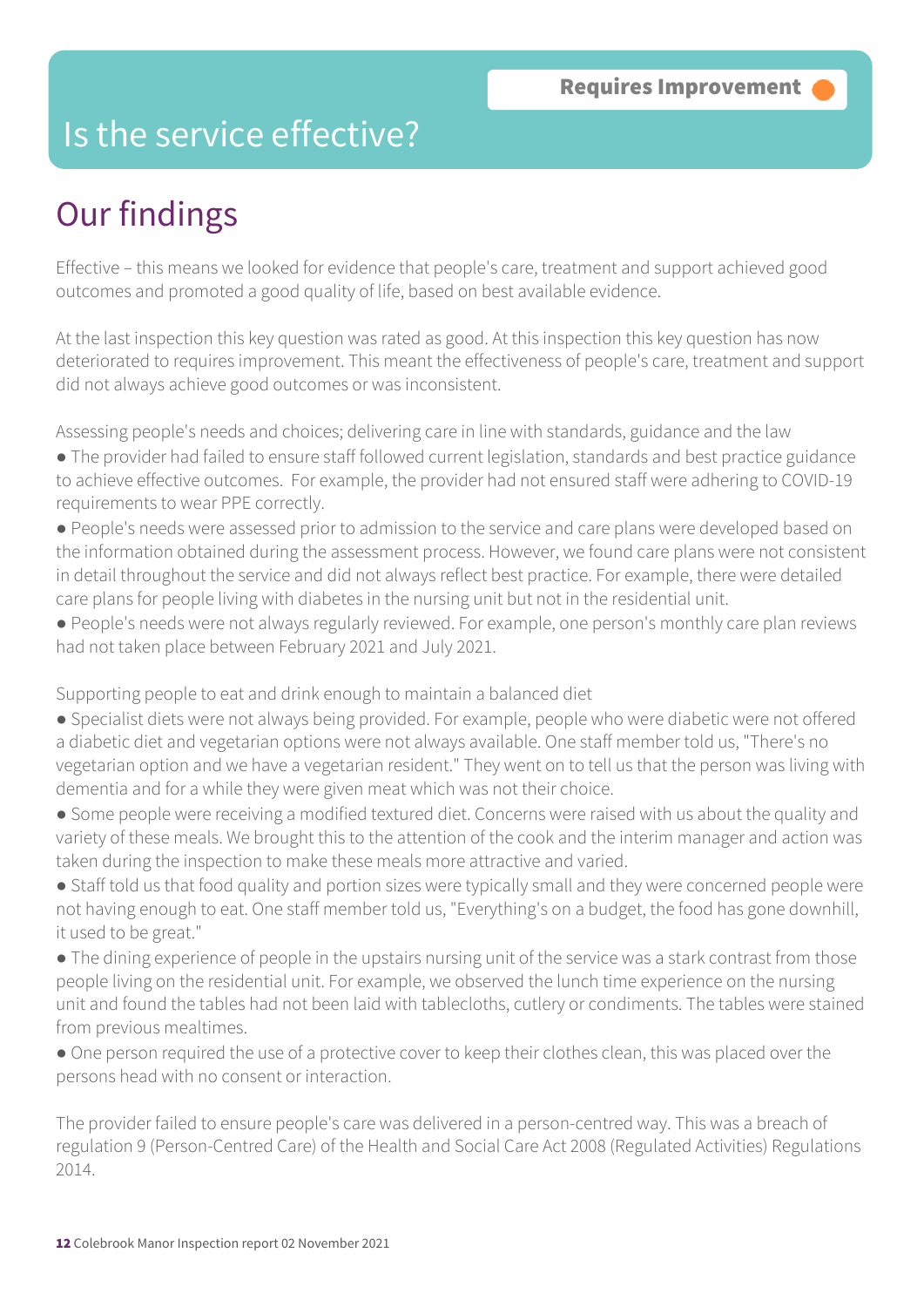● In contrast, we observed that during the dining experience downstairs people were sat together at tables which had been laid and were enjoying a communal event.

● People mostly told us they enjoyed the food and were offered choices. Comments included, "Meals are good", "Enjoy the food exceptionally good!" and "Food, pretty good and plenty of it and a good choice." Another person told us, "If I ask for drink or food, they will always bring it. Today I don't like what's for lunch, so they are doing me a different meal." However, some people felt the food was "Average" and "Doesn't cater for me." A relative felt that the food was "Up and down."

● People's nutritional needs were identified in their care plans. People at risk of not eating and drinking enough to maintain their health, had their intake monitored and weight regularly checked which reduced the risk of malnutrition and dehydration.

Staff support: induction, training, skills and experience

- Although staff received online training in subjects the provider deemed necessary to meet the needs of people using the service, staff felt the training was not adequate.
- Staff told us they had not received any face to face training since the start of the pandemic. One staff member told us, "Training is a real issue. No moving and handling, a lot of the new carers haven't had manual handling training, we've done theory online but no practical update for a while."
- Training in key subjects relevant to the needs of the people living in the service had not been provided. For example, staff had not received training to support people living with dementia.
- Staff told us they had not received training to support people with their complex health needs such as, people living with diabetes, epilepsy or people who needed to use an oxygen machine.
- Care staff had not undertaken any training about skin care and prevention of pressure ulcers, although several people were assessed as being at high risk with regard to their skin integrity.
- Senior staff responsible for overseeing care in the residential unit told us they had not received any training on how to write person-centred care plans and had not received any support from the provider to develop skills in this area.
- The provider had not ensured there were effective processes in place to monitor staff performance, provide feedback or listen to staff concerns. Staff told us they had not had regular supervision, appraisal or team meetings and did not feel supported by the provider.

Staff did not always receive the appropriate training and support in order to meet people's individual needs. This placed people at risk of harm. This was a breach of regulation 18 (Staffing) of the Health and Social Care Act 2008 (Regulated Activities) Regulations 2014.

Ensuring consent to care and treatment in line with law and guidance

The Mental Capacity Act 2005 (MCA) provides a legal framework for making particular decisions on behalf of people who may lack the mental capacity to do so for themselves. The Act requires that, as far as possible, people make their own decisions and are helped to do so when needed. When they lack mental capacity to take particular decisions, any made on their behalf must be in their best interests and as least restrictive as possible.

People can only be deprived of their liberty to receive care and treatment when this is in their best interests and legally authorised under the MCA.

In care homes, and some hospitals, this is usually through MCA application procedures called the Deprivation of Liberty Safeguards (DoLS).

We checked whether the service was working within the principles of the MCA, and whether any conditions on authorisations to deprive a person of their liberty had the appropriate legal authority and were being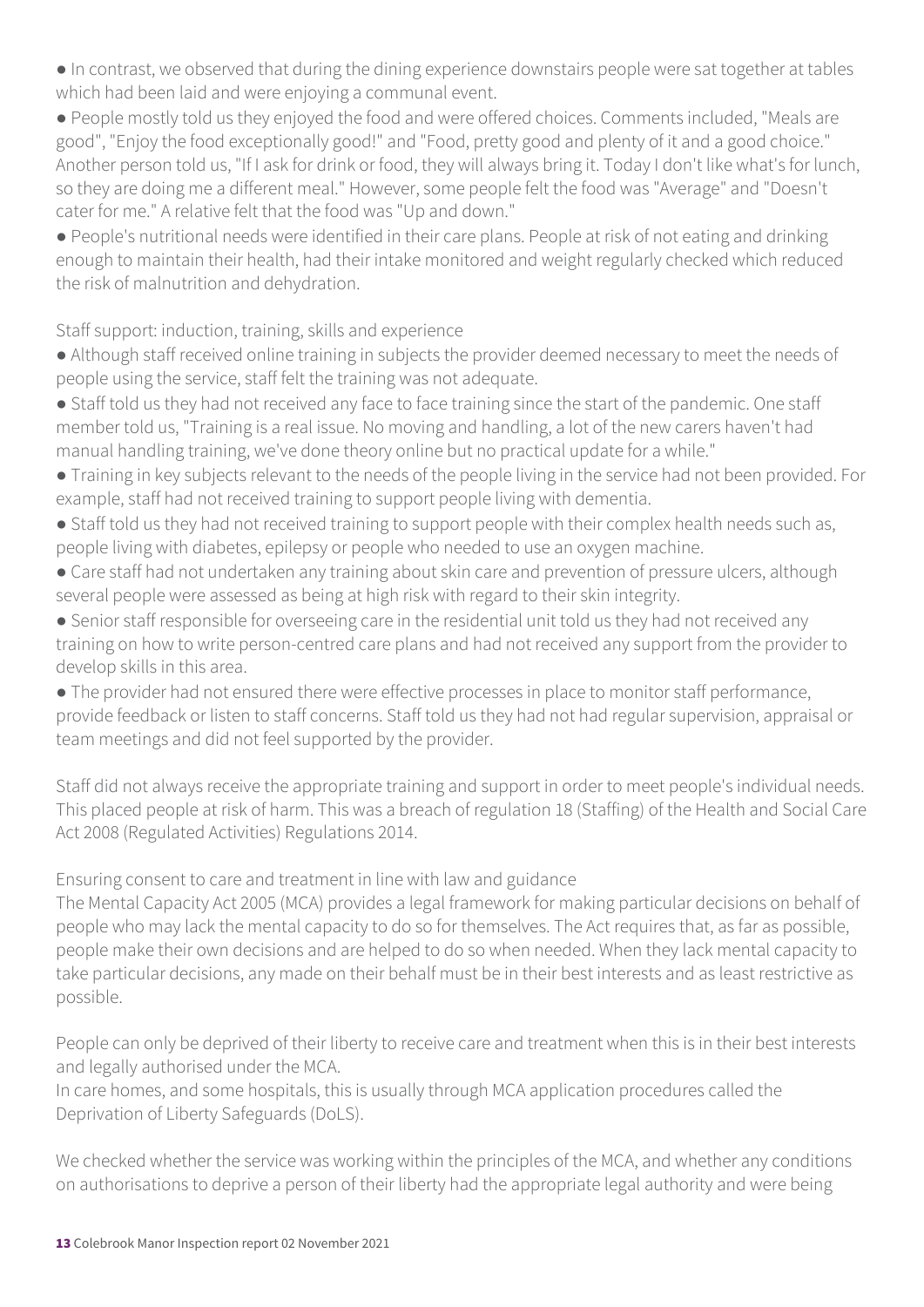met.

● Staff did not fully understand their roles and responsibilities under the Mental Capacity Act 2005. This meant that people who lacked capacity or had fluctuating capacity, did not always have decisions made in line with current legislation.

● Mental capacity assessments had not been carried out for people in relation to their capacity to make decisions about their care and whether they were able to give consent. People who were considered by staff to not have capacity to make decisions, had general consent forms signed by staff on their behalf. There was no evidence that staff had followed the best interests process which involved the person, their relatives and/or appropriate healthcare professionals.

The failure to assess people's capacity and record best interest decisions risked compromising people's rights. This was a breach of Regulation 11 (Need for consent) of the Health and Social Care Act 2008 (Regulated Activities) Regulations 2014.

● We observed staff giving people choices and asking for their consent before giving care.

Adapting service, design, decoration to meet people's needs

- Colebrook Manor was a large building set over two floors. Following a tour of the home we noted the service did not have a homely feel and areas of the service needed redecoration.
- We saw some furniture was worn and stained, paint had chipped or worn off doors and skirting revealing bare wood, which would be hard to clean, and wallpaper was peeling off in some areas. Generally, the carpeting in communal areas looked dirty and heavily stained.
- People told us their furniture, such as chairs, were broken and they were unable to use them. One person said, "I spend most of the time in bed, because there is no comfortable chair, they are all broken." A relative told us they had complained to staff that the side lights in their relatives' room were not working but nothing had been done to fix them.
- We also noted the garden was overgrown and neglected which meant people could not use the garden for leisure.

This failure to ensure the premises was properly maintained was a breach of regulation 15 (Premises and equipment) of the Health and Social Care Act 2008 (Regulated Activities) Regulations 2014.

● Although the service required significant cosmetic work to improve the environment for people, there was an ongoing maintenance plan in place.

Supporting people to live healthier lives, access healthcare services and support; Staff working with other agencies to provide consistent, effective, timely care

- At the time of the inspection other agencies were working with the provider due to the concerns raised and the ongoing monitoring of the quality of care provided to people.
- Best practice tools were used by staff to assess and monitor people's needs. For example, those at risk of poor food and fluid intake, pressure damage and choking.
- Staff sought support from health care services to ensure effective and timely assessment and care. For example, staff were concerned about one person's swallowing whilst supporting them to eat and sought advice from a nurse who said they would re refer to the speech and language therapy team for assessment.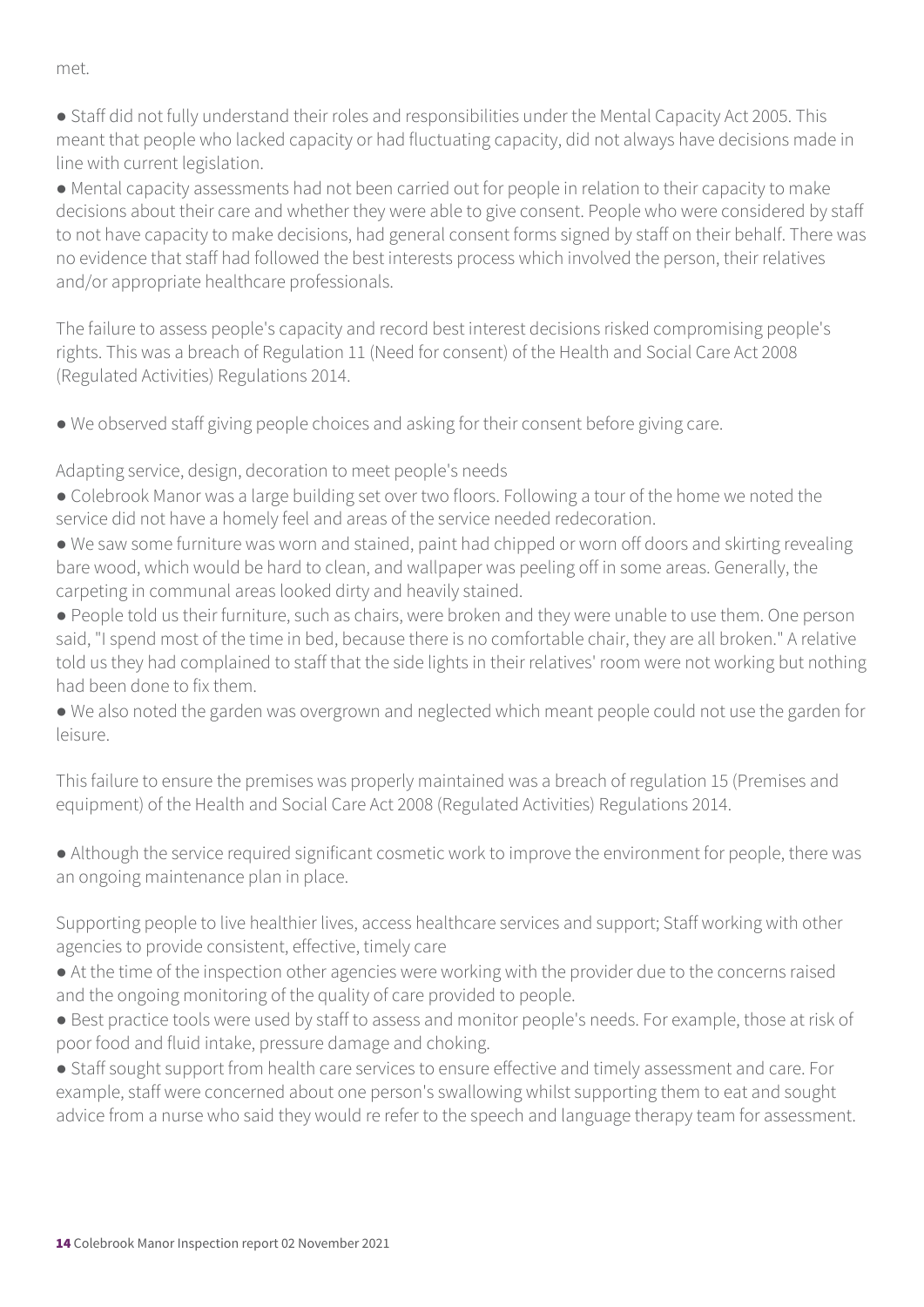## Is the service well-led?

## Our findings

Well-led – this means we looked for evidence that service leadership, management and governance assured high-quality, person-centred care; supported learning and innovation; and promoted an open, fair culture.

At the last inspection this key question was rated as good. At this inspection this key question has now deteriorated to inadequate. This meant there were widespread and significant shortfalls in service leadership. Leaders and the culture they created did not assure the delivery of high-quality care.

Prior to our inspection CQC had received concerns about the management, leadership and culture of the service. We looked at this as part of our inspection and found improvements were required.

Managers and staff being clear about their roles, and understanding quality performance, risks and regulatory requirements; Continuous learning and improving care

- The service had not had a registered manager in post since September 2019. This meant the legal responsibility for meeting the requirements in the Health and Social Care Act 2008 and associated Regulations about how the service is run was the responsibility of the registered provider.
- The provider had employed a series of managers to support the service since 2019. However, we found the provider had failed to have sufficient oversight of the service during this time to ensure people received safe and consistently well-managed care and support. Systems operated by the provider to assure themselves of the quality of care provided had failed to identify concerns and shortfalls we found during this inspection.
- Quality checking processes and audits were either not in place, not completed or were ineffective. For example, recent audits of medicines had taken place but did not identify all of the issues that we found.
- Some audits had not been completed for a number of months, such as air-wave mattress checks.
- There was no oversight of monitoring charts to ensure people received appropriate care. This meant people were at risk of receiving poor care because the risks to their safety and well-being were not being managed effectively to protect them from harm.
- The provider's quality and monitoring systems had failed to ensure that legislation was complied with. For example, mental capacity assessments and best interests decisions were not completed and staff lacked understanding of the requirements of the Mental Capacity Act 2005.
- The provider failed to ensure infection control was well managed in the service to ensure people were not at risk from cross infection.
- The provider's quality and monitoring systems had failed to ensure all people who lived at the service had an up to date and complete risk assessment and care plan to fully meet their needs.
- The provider had not identified staff were not suitably trained or employed in sufficient numbers to keep people safe.
- The provider had failed to ensure people lived in a well maintained pleasant home.
- Roles, responsibilities and accountability arrangements were not clear. Staff had seen a number of managers start and leave the service and there was no continuity of management. One said, "You have no support, you have no back up, you only have each other." Another said, "It's been awful, you don't know who to turn to."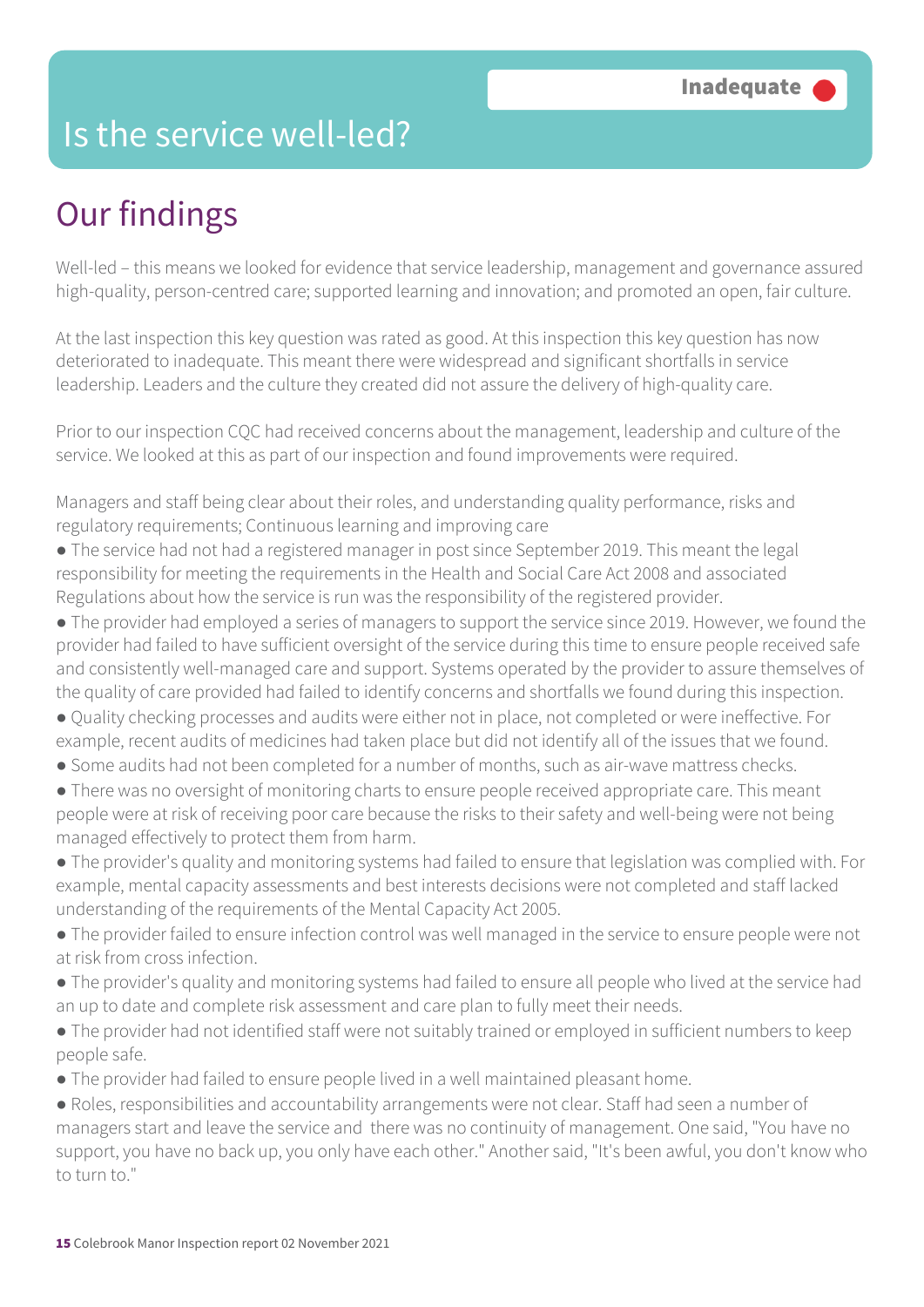Promoting a positive culture that is person-centred, open, inclusive and empowering, which achieves good outcomes for people; Engaging and involving people using the service, the public and staff, fully considering their equality characteristics

● The lack of effective leadership did not promote and ensure a positive and person-centred culture in the home.

● We observed staff were trying to provide care to the best of their ability and spoke passionately about their work and the people they were supporting. However, staff were not receiving the support and guidance from the provider to enable them to do this effectively. One staff member told us, "We've had seven managers, it's just not been brilliant, you get one person and you get used to them and then they leave." Another staff member told us, "The staff have been holding it all together with no support from managers or directors."

● Staff told us they did not feel listened to, valued or supported. Staff reported morale as extremely low. One staff member told us, "Morale is very low, it's not a good place to work or live." Another staff member said, "There's no thanks for our hard work. We worked all through COVID, and there was just no thanks. They [the providers] are not thinking about staff and residents."

● Staff did not have regular supervisions or staff meetings. This meant there was no forum for staff to discuss any concerns before they escalated. Staff did not have the opportunity to address any issues relating to their well-being, training or morale. One staff member told us, "We don't have regular meetings, the one we had last week was the first in a few months and the one we had a few months ago was for the new manager to introduce themselves."

● Previous systems in place to gain people's views or to hear their feedback about the service, had not been maintained. Feedback from people using the service, such as questionnaires, had not been obtained since 2019. However, administrators told us they were in the process of sending these out. People and staff told us there were no meetings for people or relatives. A relative told us, "Nobody rings up and asks for my views."

How the provider understands and acts on the duty of candour, which is their legal responsibility to be open and honest with people when something goes wrong

● Although the provider was aware of their responsibilities under the duty of candour to be open and honest when things went wrong, feedback from relatives about the lack of information they had received about issues with hot water in the service, did not assure us the provider was doing everything possible to be open and honest with people using the service.

Due to the lack of governance and oversight of the service, people were placed at risk of harm. The service had not ensured there was a positive and open culture that achieved good outcomes for people and the provider was not always open and transparent with service users and other relevant persons. This is a breach of regulation 17 (Good governance) of the Health and Social Care Act 2008 (Regulated Activities) Regulations 2014.

● We discussed what we found with the providers who acknowledged that some concerns had been a direct result of the unstable and ineffective leadership and oversight of the service. The providers had already taken action to strengthen the management and leadership in the service and had employed a strong management team, to support staff. We found the providers were responsive to our feedback and demonstrated a good understanding of the improvements needed.

● Following the inspection, the provider took immediate action to make improvements, and developed an action plan based on our feedback and their own observations. This was shared with CQC and commissioners.

• Although we received mainly negative feedback from staff about the support they had received from the provider, some staff felt that communication and support had recently improved. One staff member told us, "Since we've spoken to [operations director's name] about how we feel they are starting to listen. I've been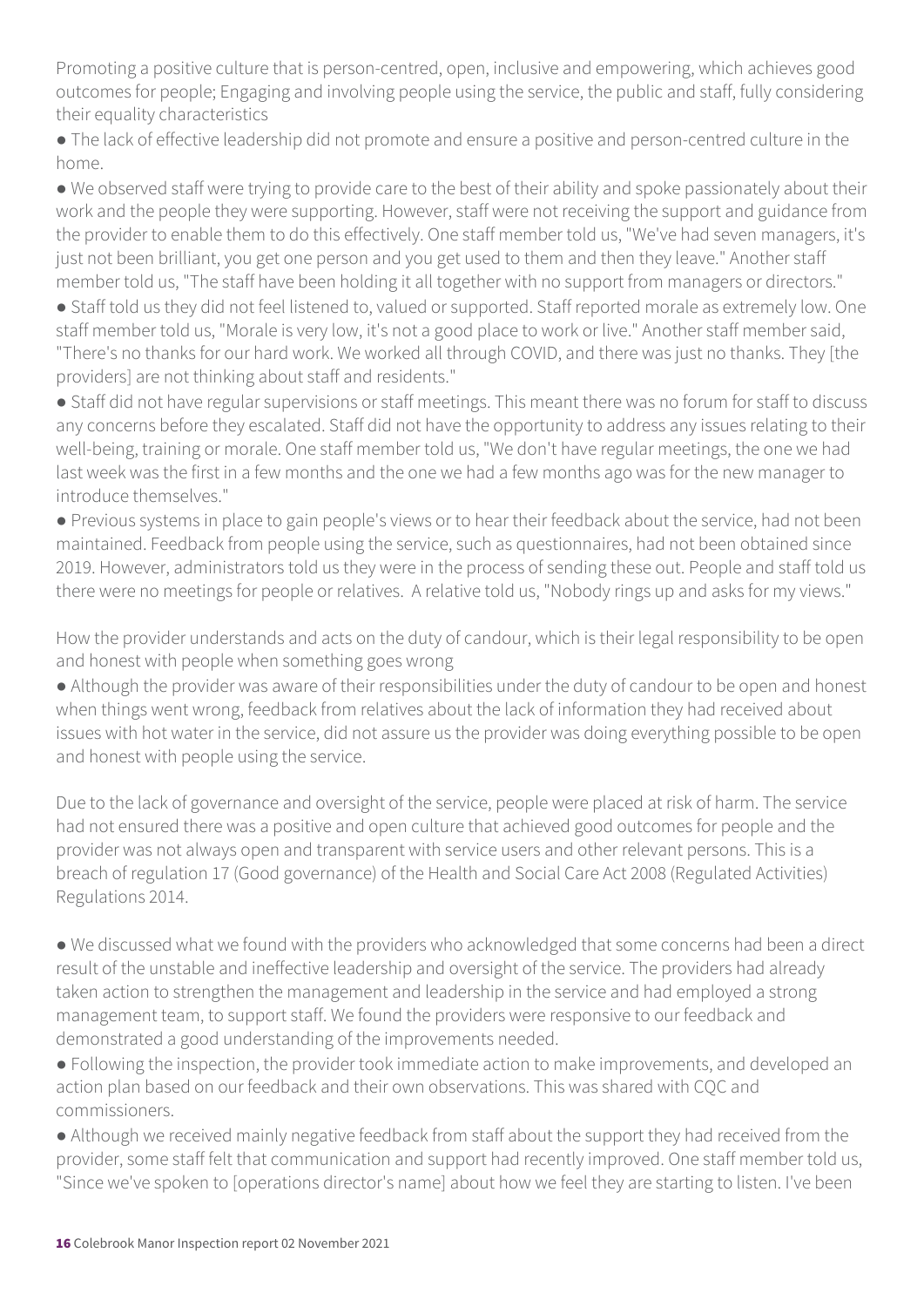speaking to [operations director's name] a lot lately and she's said to call me if I need anything."

Working in partnership with others

● At the time of our inspection the local authority and other agencies were working alongside the provider following the number of concerns raised regarding the standard of the service provided.

● Staff had developed links and working relationships with a variety of professionals within the local community such as GP's and the local district nurses.